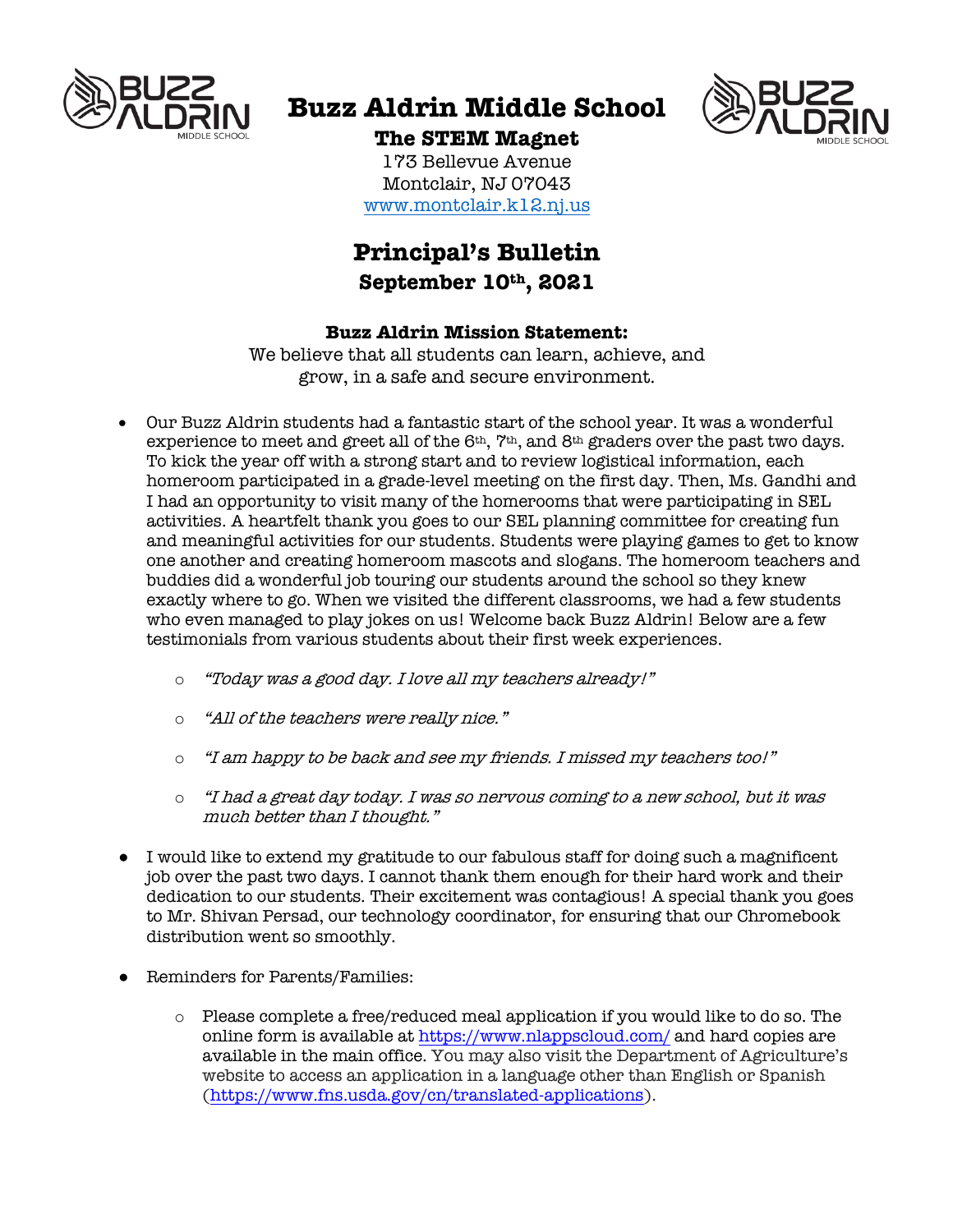- o Again, please DO NOT drop off or pick up your child in the front of the building or in a location where they must cross the street. Grownups need to remain in their cars, and be sure not to block the staff parking lot while waiting for their children. Students should not cross the street at any other location other than the designated crosswalks. Parents should not stand in the staff parking lot to pick up their children either. This is a safety issue.
- o Students are not permitted to leave school early and return on the same day. Please refrain from making appointments for your child during the school day.
- $\circ$  Parents are not permitted to drop off belongings, lunches, materials throughout the day. Beginning next week, we will not accept materials dropped off during the school day. Therefore, it is essential that you make sure your child has all the necessary materials he/she/they would need prior to entering school for the day.
- o The health forms must be completed by 7:00 am on Tuesdays and Thursdays. This must be done in order for students to attend classes. If students do not complete the health forms, they will need to wait in the auditorium until they can complete one themselves. This results in a loss of valuable instructional time.
- o There are no visitors permitted in the building at any time.
- o Please encourage your child to leave their desk shields (dividers) in their lockers. We do not have enough extras to provide loaners for all those who forget.
- o All students must have their masks on at all times. If possible, please send your child to school with an extra mask in case the original mask is misplaced or damaged.
- Today, our students participated in a moment of silence in honor and remembrance of the victims and heroes of the September 11, 2001 attacks. Students were reminded about the bravery and heroism many Americans showed following the attacks.
- Many thanks to our generous PTA for organizing a staff luncheon on September 2nd. Our staff members were extremely grateful and even said it was the best luncheon to date. Special thank you to Rick Muller for coordinating the order and taking such great care of our staff.
- A special thank you goes to our PTA for planning the coffee and donuts event outside the building on the first day of school. The parents were buzzing with excitement and your thoughtfulness was appreciated.
- The Special Education Parent Advisory Committee (SEPAC) is looking for parent liaisons who would like to be part of the committee. Please see the attached flyers for more information. To volunteer or if you have specific inquiries, please contact Jada Roman at theromanempire416@gmail.com.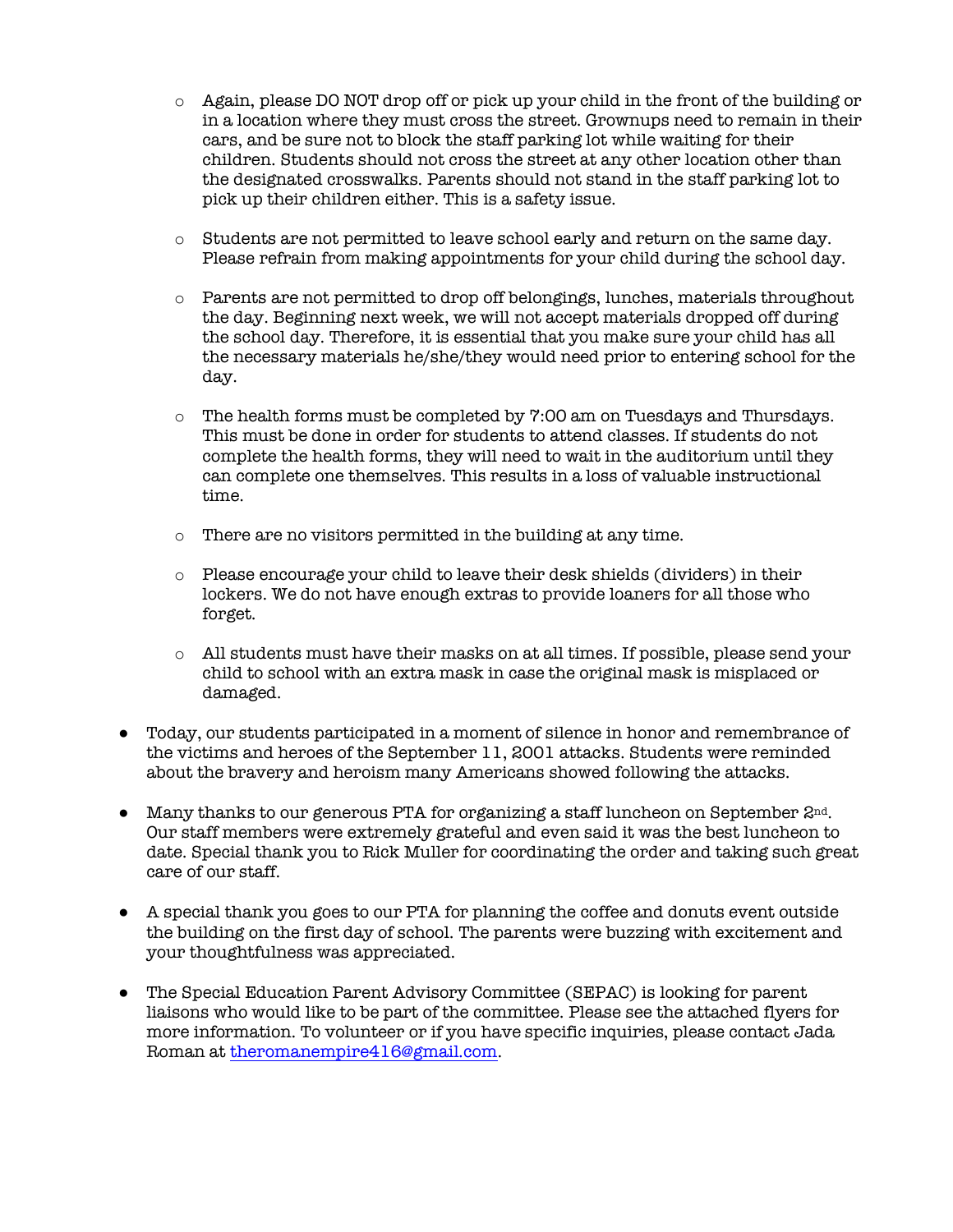### **Leadership Team Introductions:**

- Please allow me to introduce our leadership team here at Buzz Aldrin Middle School:
	- o Assistant Principal Nisha Gandhi
	- o CST/LDTC Marni Latman
	- o House 1 Stephanie Drozd
	- o House 2 Jacqueline Brower
	- o House 3 Tara Berger
	- o House 4 Jeff Gannon & Christin Perillo
	- o House 5 Maria McDonald
	- o ELA Subject Matter Leaders Atara Bernheim & Jeff Gannon
	- o Math Subject Matter Leader Kate Megdanis
	- o Social Studies Subject Matter Leader Frederick Reissig
	- o Science Subject Matter Leader Jacqueline Brower
	- o Technology Subject Matter Leader Shivan Persad
	- o World Language Subject Matter Leader Alexandra Woody

If you have any questions or need assistance, please feel free to contact any of the staff members listed above. They are happy to help!

- Thank you to the many families for the warm welcome both Nisha and I have received as the leaders of Buzz Aldrin Middle School. If you have any questions, concerns, or suggestions, please feel free to reach out to me at mbjennings@montclair.k12.nj.us, and/or to Nisha Gandhi at ngandhi@montclair.k12.nj.us.
- The Yearbook Club is looking for members! Please join our Google Classroom for updates about our first meeting! The classroom code is lofsl2f.
- Our  $6<sup>th</sup>$  graders and their families are invited to join our  $6<sup>th</sup>$  grade orientation meeting on Tuesday, September  $14<sup>th</sup>$  at 7 pm. Please see the attached flyer for more information.
- To all those who observe Yom Kippur, we are wishing you an easy fast.
- Wishing all of you a Happy Grandparents Day on Sunday September 12th.

### **Next Week's Schedule of Days**

- Monday, September 13 C Day
- Tuesday, September  $14 D$  Day
- Wednesday, September 15 E Day
- Thursday, September 16 District Closed
- Friday, September  $17 F$  Day

### **Please mark your calendars:**

- Monday, September  $13<sup>th</sup>$  Faculty Meeting @ 2:20 pm
- Tuesday, September 14<sup>th</sup> 6<sup>th</sup> Grade Virtual Orientation Meeting @ 7 pm
- Thursday, September 16 Yom Kippur, District Closed